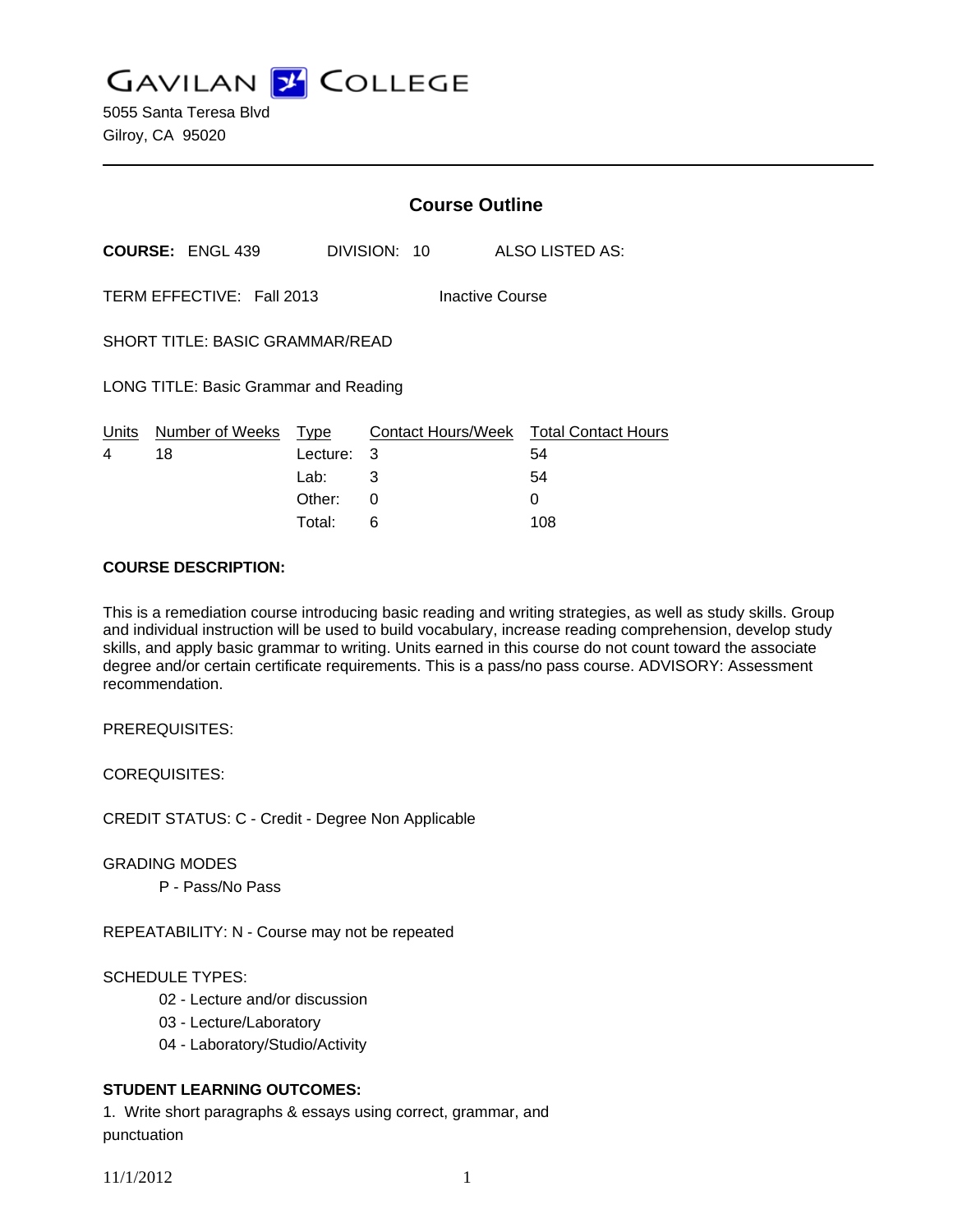ILO: 1, 2, 6 Measure: learning journal & exams 2. Apply reading strategies for comprehending texts ILO: 2, 1, 6 Measure: reading journal & exams 3. Analyze texts to identify main and supporting ideas ILO: 2, 1 Measure: reading journal & exams 4. Interpret fictional literature and identify themes ILO: 2, 1, 5, 6, 4 Measure: oral reports, reading journal & exams 5. Apply basic research strategies, including using the library, searching the internet, and evaluating sources ILO: 3, 2, 1, 6 Measure: research summary & evaluation 6. Apply contextual clues or utilize dictionary to learn new vocabulary ILO: 2, 1, 6 Measure: learning logs & exams 7. Apply time management & study skills for successful course completion ILO: 2, 6 Measure: learning log

### **CONTENT, STUDENT PERFORMANCE OBJECTIVES, OUT-OF-CLASS ASSIGNMENTS**

Inactive Course: 10/22/2012 WEEK 1 6 HOURS Content: Assessment of students' reading & writing strengths & weaknesses; introduction of learning styles. Performance objective: analyze personal learning style. Homework: Begin learning log. Read Practicing College Learning Strategies (PCLS) Ch. 7. WEEK 2 6 HOURS Content: SQ3R. Vocabulary building: using context clues. Grammar workshop: Subjects & verbs. Time management. Performance objective: write and edit paragraphs. Homework: Read PCLS Ch. 1 & write response in learning log. WEEK 3 6 HOURS Content: Active Reading. Vocabulary building: Dictionary use. Spelling workshop: rules. Performance objective: write paragraph & edit by applying spelling rules. Homework: Read Master Student Ch. 4 on reading strategies & write response in learning log. WEEK 4 6 HOURS Content: Developing a student success plan: goal setting. Word attack. Vocabulary building: Dictionary use. Grammar workshop: building sentences. Oral reports on goals. Performance objective: write & edit paragraph. Homework: Read Ch. 3 PCLS & write summary & response. WEEK 5 6 HOURS

Content: Using library resources--periodicals. Finding main ideas.

11/1/2012 2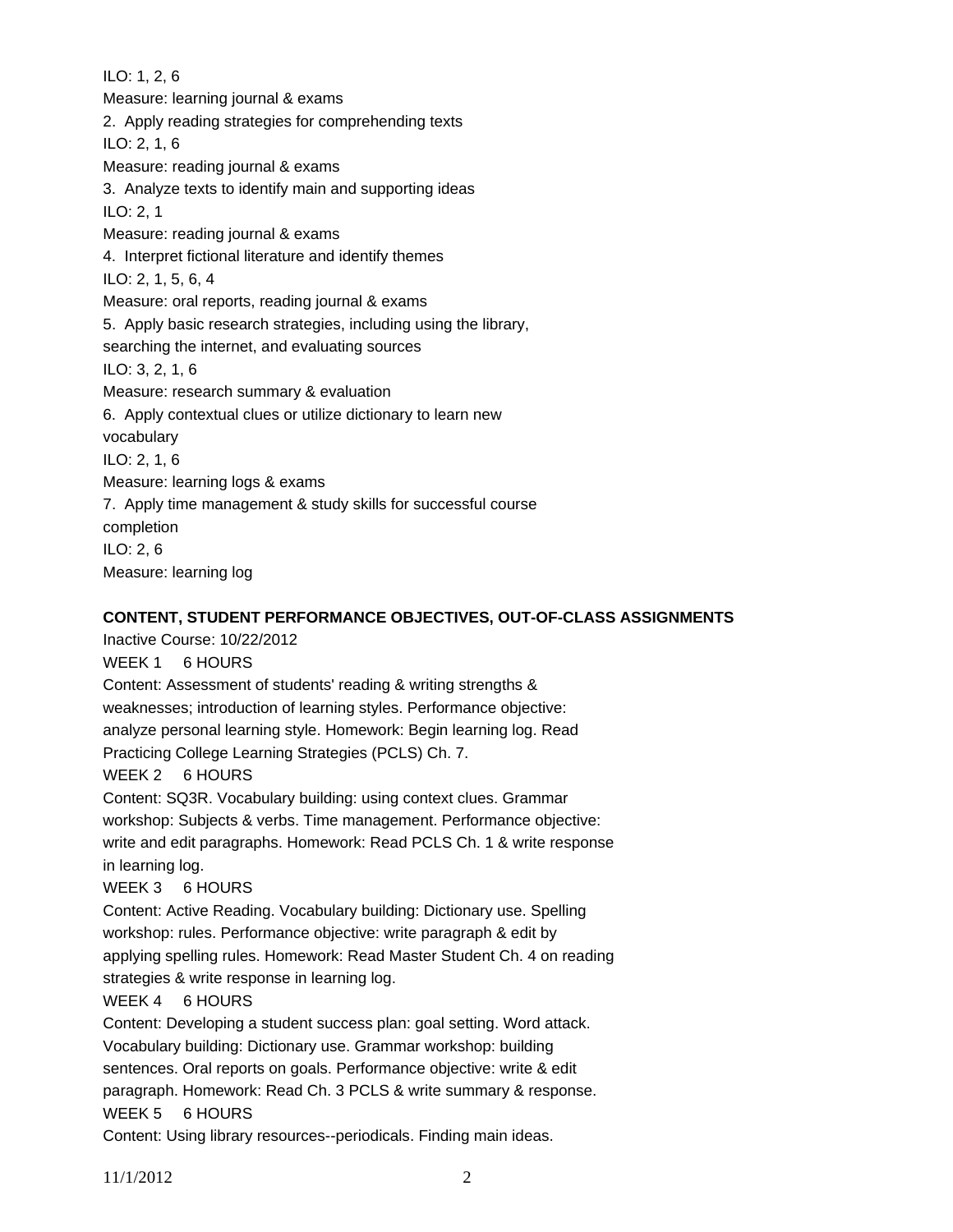Spelling workshop: homonyms. Vocabulary building: word roots. Forming study groups. Exam on vocabulary. Performance objective: analyze thesis; define new vocabulary. Homework: Read and summarize newspaper article.

## WEEK 6 6 HOURS

Content: Using library resources--periodicals. Finding supporting points. Grammar workshop: fragments. Vocabulary workshop: prefixes. Performance objective: analyzing short text. Homework: Read and summarize magazine article.

#### WEEK 7 6 HOURS

Content: Using library resources--main stacks. Strategies for reading short fiction. Vocabulary workshop: suffixes. Grammar workshop: runons. Oral presentations on grammar. Performance objective: compose & edit short paragraph analyzing text. Homework: Read short story & write summary & response.

## WEEK 8 6 HOURS

Content: Strategies for analyzing character in fiction. Grammar workshop: quotation marks. Exam on composing & editing paragraphs. Performance objective: apply grammatical principles in writing. Homework: read short story & write summary & response.

#### WEEK 9 6 HOURS

Content: Strategies for reading short novel. Grammar workshop: apostrophes. Oral presentations on character analysis. Performance objective: identify themes & analyze characters. Homework: Read Ch. 1-2 of novel & write response in reading journal.

#### WEEK 10 6 HOURS

Content: Strategies for reading short novel. Grammar workshop: semicolons. Oral presentations on character analysis & themes. Performance objective: identify themes & analyze characters. Homework: Read Ch. 3-4 of novel & write response in reading journal.

#### WEEK 11 6 HOURS

Content: Strategies for reading short novel. Grammar workshop:

capitalization. Oral presentations on character analysis and themes.

Performance objective: identify themes & analyze characters. Homework:

Read Ch. 5-6 of novel & write response in reading journal.

#### WEEK 12 6 HOURS

Content: Strategies for reading short novel. Spelling workshop: review homonyms. Exam: Analyzing theme and character developments in novel.

Performance objective: identify themes & analyze characters. Homework:

Read Ch. 7-8 of novel & write response in reading journal.

## WEEK 13 6 HOURS

Content: Strategies for conducting library research in reference area. Grammar workshop: colons. Vocabulary: review prefixes & suffixes. Performance objective: evaluate library sources. Homework: Read brief encyclopedia article on author & write response.

#### WEEK 14 6 HOURS

Content: Strategies for conducting internet research on author. Paragraph workshop: writing a thesis. Performance objective: evaluate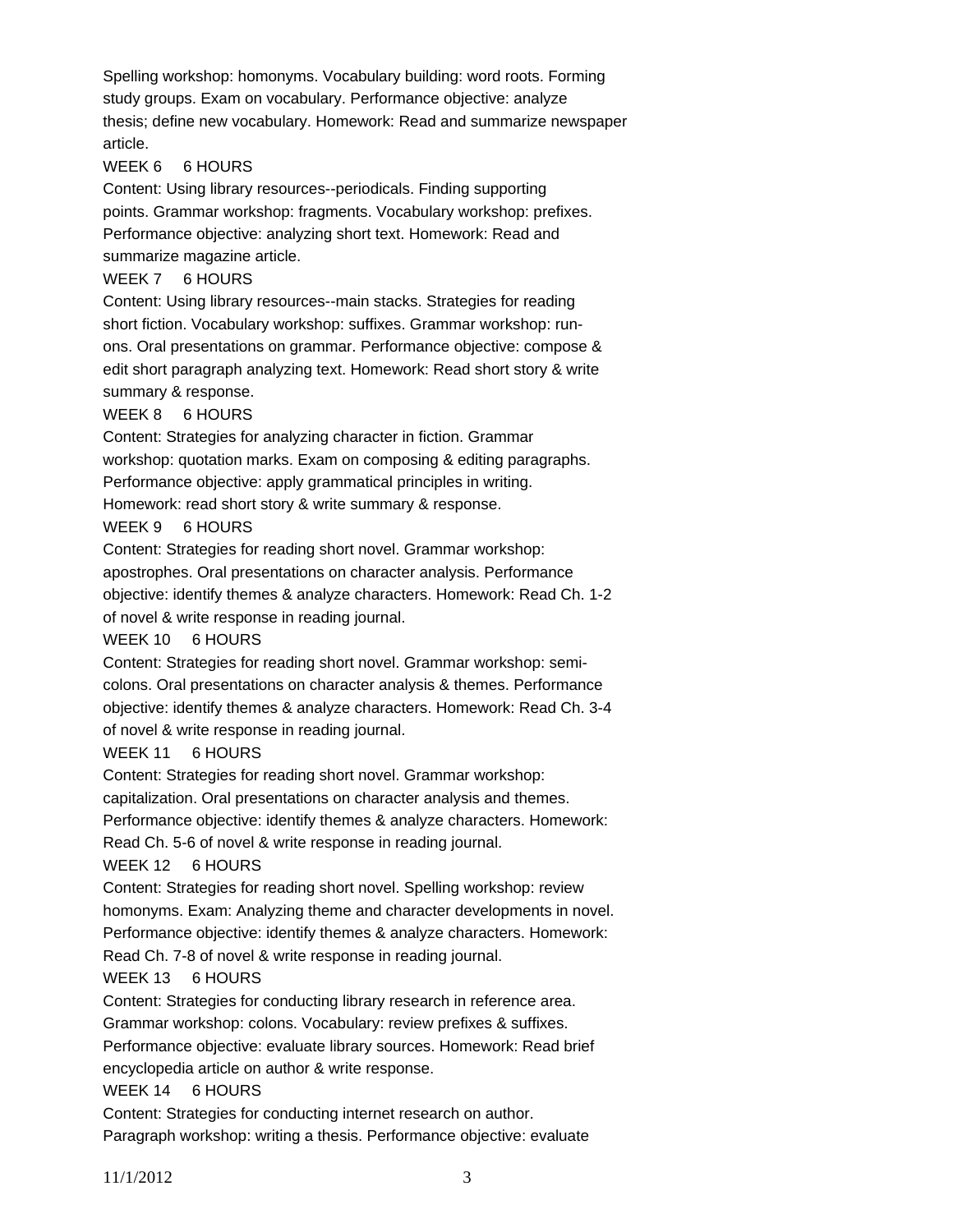internet sources. Exam: finding and evaluating sources. Oral report on author. Homework: Read internet article & write summary. WEEK 15 6 HOURS Content: Strategies for reading non-fiction essays. Grammar workshop: review sentence boundaries. Performance objective: analyzing thesis and supporting points. Homework: Read short non-fiction essay & write response in reading journal. WEEK 16 6 HOURS Content: Strategies for reading textbooks. Grammar workshop: review run-ons. Performance objective: Identifying parts of textbook; understanding main ideas. Homework: Read PCLS Ch. 6 & write response in learning log. WEEK 17 6 HOURS Content: Strategies for reading textbooks. Grammar workshop: review fragments. Performance objective: identifying main ideas in textbooks. Homework: Read PCLS Ch. 8--Test Taking Strategies & write response in learning log. WEEK 18 2 HOURS Essay exam analyzing non-fiction essays. Reading journal and learning log submitted for grade.

Included in content section.

#### **METHODS OF INSTRUCTION:**

Lecture, class discussion, computer-assisted instruction, individualized study.

#### **METHODS OF EVALUATION:**

## **REPRESENTATIVE TEXTBOOKS:**